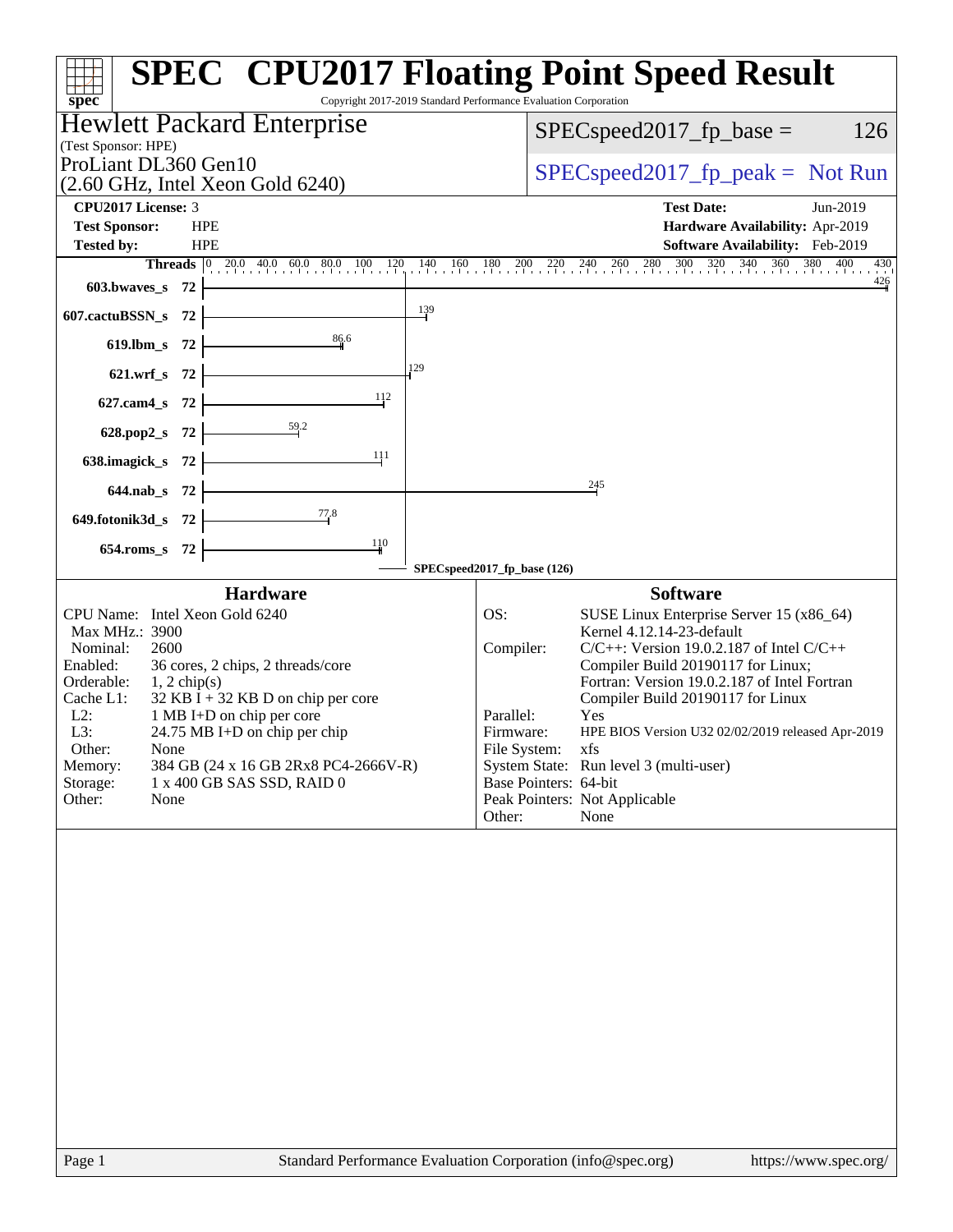# **[SPEC CPU2017 Floating Point Speed Result](http://www.spec.org/auto/cpu2017/Docs/result-fields.html#SPECCPU2017FloatingPointSpeedResult)**

Copyright 2017-2019 Standard Performance Evaluation Corporation

## Hewlett Packard Enterprise

(Test Sponsor: HPE)

**[spec](http://www.spec.org/)**

(2.60 GHz, Intel Xeon Gold 6240)

 $SPEC speed2017_fp\_base = 126$ 

## ProLiant DL360 Gen10  $SPEC speed2017$  fp\_peak = Not Run

**[CPU2017 License:](http://www.spec.org/auto/cpu2017/Docs/result-fields.html#CPU2017License)** 3 **[Test Date:](http://www.spec.org/auto/cpu2017/Docs/result-fields.html#TestDate)** Jun-2019

**[Test Sponsor:](http://www.spec.org/auto/cpu2017/Docs/result-fields.html#TestSponsor)** HPE **[Hardware Availability:](http://www.spec.org/auto/cpu2017/Docs/result-fields.html#HardwareAvailability)** Apr-2019 **[Tested by:](http://www.spec.org/auto/cpu2017/Docs/result-fields.html#Testedby)** HPE **[Software Availability:](http://www.spec.org/auto/cpu2017/Docs/result-fields.html#SoftwareAvailability)** Feb-2019

## **[Results Table](http://www.spec.org/auto/cpu2017/Docs/result-fields.html#ResultsTable)**

|                                   | <b>Base</b>                |                |                |                |            | <b>Peak</b>    |            |                |                |              |                |              |                |              |
|-----------------------------------|----------------------------|----------------|----------------|----------------|------------|----------------|------------|----------------|----------------|--------------|----------------|--------------|----------------|--------------|
| <b>Benchmark</b>                  | <b>Threads</b>             | <b>Seconds</b> | Ratio          | <b>Seconds</b> | Ratio      | <b>Seconds</b> | Ratio      | <b>Threads</b> | <b>Seconds</b> | <b>Ratio</b> | <b>Seconds</b> | <b>Ratio</b> | <b>Seconds</b> | <b>Ratio</b> |
| $603.bwaves$ s                    | 72                         | <u> 139</u>    | 426            | 139            | 426        | 138            | 427        |                |                |              |                |              |                |              |
| 607.cactuBSSN s                   | 72                         | 120            | 139            | 120            | 139        | 120            | <u>139</u> |                |                |              |                |              |                |              |
| $619.1$ bm s                      | 72                         | 60.5           | 86.6           | 61.1           | 85.7       | 60.1           | 87.1       |                |                |              |                |              |                |              |
| $621$ .wrf s                      | 72                         | 103            | 129            | 103            | 129        | 102            | 129        |                |                |              |                |              |                |              |
| $627$ .cam $4$ <sub>s</sub>       | 72                         | 78.7           | 113            | 78.9           | 112        | 79.0           | 112        |                |                |              |                |              |                |              |
| $628.pop2_s$                      | 72                         | 200            | 59.2           | 200            | 59.2       | 199            | 59.5       |                |                |              |                |              |                |              |
| 638.imagick_s                     | 72                         | 130            | 111            | 130            | 111        | 130            | 111        |                |                |              |                |              |                |              |
| $644$ .nab s                      | 72                         | 71.2           | 245            | 71.1           | 246        | 71.3           | 245        |                |                |              |                |              |                |              |
| 649.fotonik3d s                   | 72                         | 116            | 78.3           | 117            | 77.8       | 117            | 77.8       |                |                |              |                |              |                |              |
| $654$ .roms_s                     | 72                         | 144            | 110            | 143            | <b>110</b> | 142            | 111        |                |                |              |                |              |                |              |
| $SPEC speed2017$ fp base =<br>126 |                            |                |                |                |            |                |            |                |                |              |                |              |                |              |
|                                   | $SPECspeed2017_fp\_peak =$ |                | <b>Not Run</b> |                |            |                |            |                |                |              |                |              |                |              |

Results appear in the [order in which they were run.](http://www.spec.org/auto/cpu2017/Docs/result-fields.html#RunOrder) Bold underlined text [indicates a median measurement](http://www.spec.org/auto/cpu2017/Docs/result-fields.html#Median).

### **[Operating System Notes](http://www.spec.org/auto/cpu2017/Docs/result-fields.html#OperatingSystemNotes)**

 Stack size set to unlimited using "ulimit -s unlimited" Transparent Huge Pages enabled by default Prior to runcpu invocation Filesystem page cache synced and cleared with: sync; echo 3> /proc/sys/vm/drop\_caches

### **[General Notes](http://www.spec.org/auto/cpu2017/Docs/result-fields.html#GeneralNotes)**

Environment variables set by runcpu before the start of the run: KMP\_AFFINITY = "granularity=core,compact" LD\_LIBRARY\_PATH = "/home/cpu2017\_u2/lib/ia32:/home/cpu2017\_u2/lib/intel64" OMP\_STACKSIZE = "192M"

 Binaries compiled on a system with 1x Intel Core i9-7900X CPU + 32GB RAM memory using Redhat Enterprise Linux 7.5 NA: The test sponsor attests, as of date of publication, that CVE-2017-5754 (Meltdown) is mitigated in the system as tested and documented. Yes: The test sponsor attests, as of date of publication, that CVE-2017-5753 (Spectre variant 1) is mitigated in the system as tested and documented. Yes: The test sponsor attests, as of date of publication, that CVE-2017-5715 (Spectre variant 2) is mitigated in the system as tested and documented.

## **[Platform Notes](http://www.spec.org/auto/cpu2017/Docs/result-fields.html#PlatformNotes)**

BIOS Configuration: Thermal Configuration set to Maximum Cooling Memory Patrol Scrubbing set to Disabled

**(Continued on next page)**

Page 2 Standard Performance Evaluation Corporation [\(info@spec.org\)](mailto:info@spec.org) <https://www.spec.org/>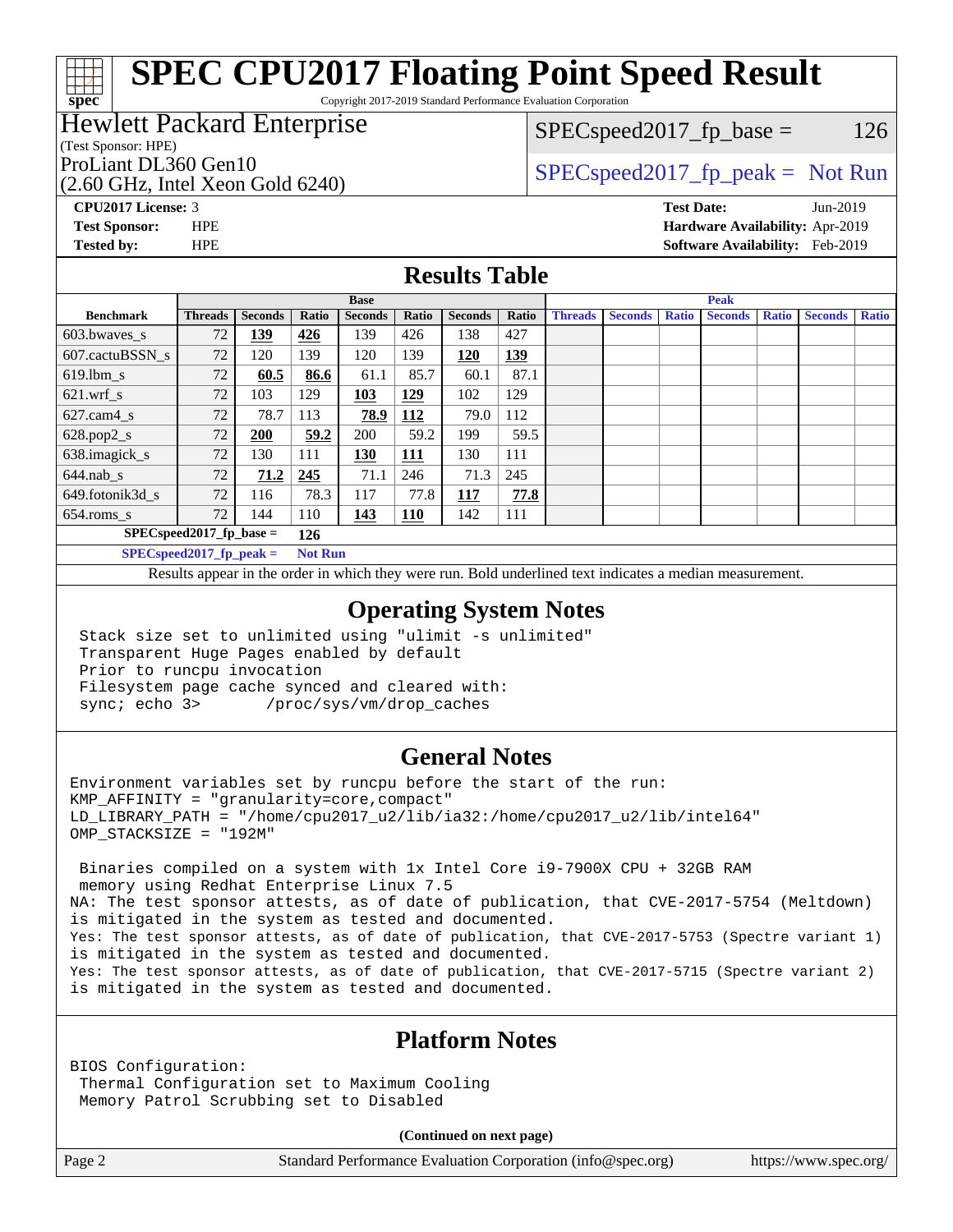# **[SPEC CPU2017 Floating Point Speed Result](http://www.spec.org/auto/cpu2017/Docs/result-fields.html#SPECCPU2017FloatingPointSpeedResult)**

Copyright 2017-2019 Standard Performance Evaluation Corporation

## Hewlett Packard Enterprise

 $SPEC speed2017_fp\_base = 126$ 

# (Test Sponsor: HPE)

(2.60 GHz, Intel Xeon Gold 6240)

ProLiant DL360 Gen10  $SPEC speed2017$  [p\_peak = Not Run

**[spec](http://www.spec.org/)**

**[CPU2017 License:](http://www.spec.org/auto/cpu2017/Docs/result-fields.html#CPU2017License)** 3 **[Test Date:](http://www.spec.org/auto/cpu2017/Docs/result-fields.html#TestDate)** Jun-2019 **[Test Sponsor:](http://www.spec.org/auto/cpu2017/Docs/result-fields.html#TestSponsor)** HPE **[Hardware Availability:](http://www.spec.org/auto/cpu2017/Docs/result-fields.html#HardwareAvailability)** Apr-2019 **[Tested by:](http://www.spec.org/auto/cpu2017/Docs/result-fields.html#Testedby)** HPE **[Software Availability:](http://www.spec.org/auto/cpu2017/Docs/result-fields.html#SoftwareAvailability)** Feb-2019

### **[Platform Notes \(Continued\)](http://www.spec.org/auto/cpu2017/Docs/result-fields.html#PlatformNotes)**

Page 3 Standard Performance Evaluation Corporation [\(info@spec.org\)](mailto:info@spec.org) <https://www.spec.org/> LLC Prefetch set to Enabled LLC Dead Line Allocation set to Disabled Enhanced Processor Performance set to Enabled Workload Profile set to General Peak Frequency Compute Energy/Performance Bias set to Balanced Power Workload Profile set to Custom Numa Group Size Optimization set to Flat Intel UPI Link Power Management set to Enabled Sysinfo program /home/cpu2017\_u2/bin/sysinfo Rev: r5974 of 2018-05-19 9bcde8f2999c33d61f64985e45859ea9 running on linux-pe3i Sun Jun 16 15:43:02 2019 SUT (System Under Test) info as seen by some common utilities. For more information on this section, see <https://www.spec.org/cpu2017/Docs/config.html#sysinfo> From /proc/cpuinfo model name : Intel(R) Xeon(R) Gold 6240 CPU @ 2.60GHz 2 "physical id"s (chips) 72 "processors" cores, siblings (Caution: counting these is hw and system dependent. The following excerpts from /proc/cpuinfo might not be reliable. Use with caution.) cpu cores : 18 siblings : 36 physical 0: cores 0 1 2 3 4 8 9 10 11 16 17 18 19 20 24 25 26 27 physical 1: cores 0 1 2 3 4 8 9 10 11 16 17 18 19 20 24 25 26 27 From lscpu: Architecture: x86\_64 CPU op-mode(s): 32-bit, 64-bit Byte Order: Little Endian  $CPU(s):$  72 On-line CPU(s) list: 0-71 Thread(s) per core: 2 Core(s) per socket: 18 Socket(s): 2 NUMA node(s): 2 Vendor ID: GenuineIntel CPU family: 6 Model: 85 Model name: Intel(R) Xeon(R) Gold 6240 CPU @ 2.60GHz Stepping: 6 CPU MHz: 2600.000 BogoMIPS: 5200.00 Virtualization: VT-x L1d cache: 32K L1i cache: 32K **(Continued on next page)**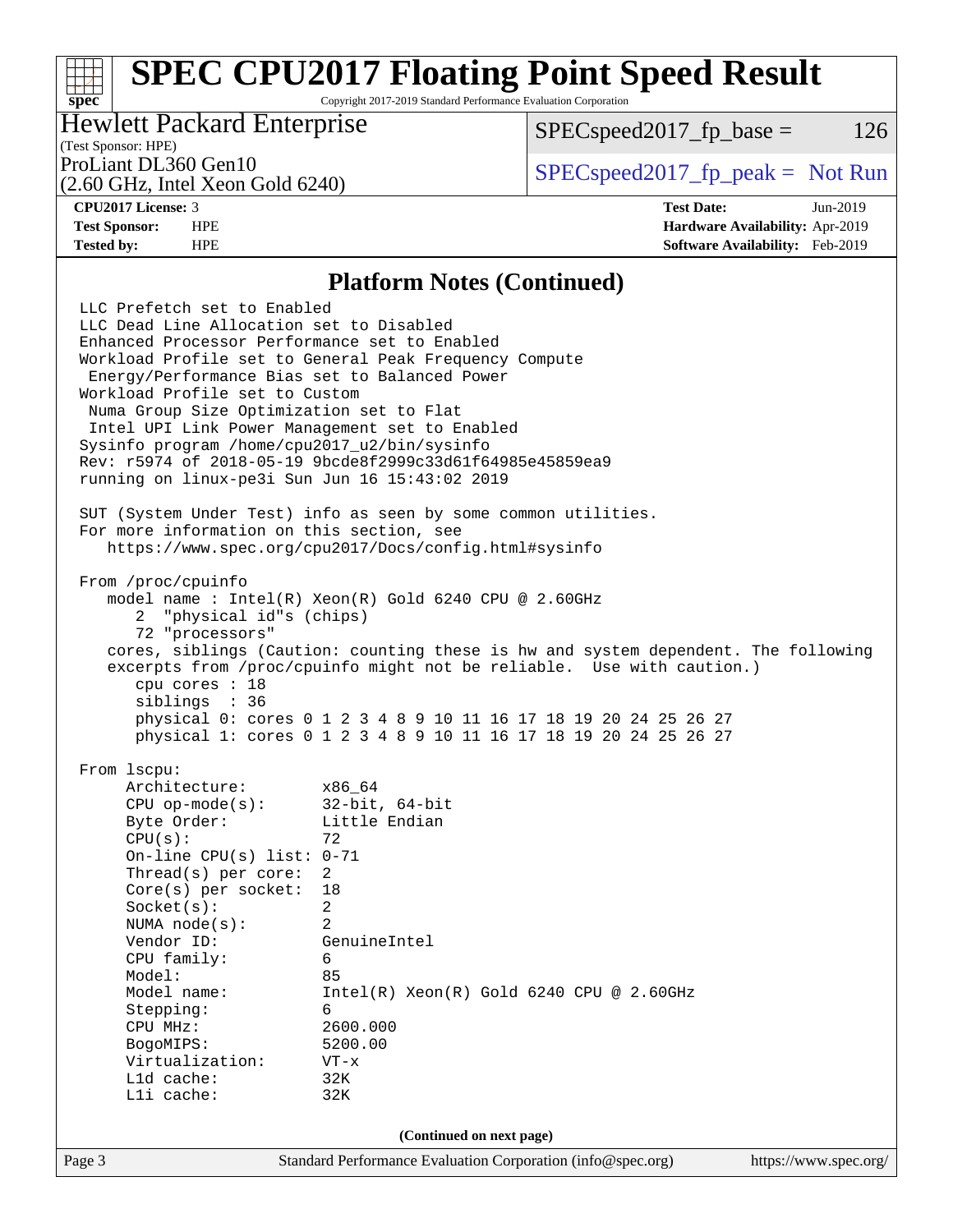### Page 4 Standard Performance Evaluation Corporation [\(info@spec.org\)](mailto:info@spec.org) <https://www.spec.org/> **[spec](http://www.spec.org/) [SPEC CPU2017 Floating Point Speed Result](http://www.spec.org/auto/cpu2017/Docs/result-fields.html#SPECCPU2017FloatingPointSpeedResult)** Copyright 2017-2019 Standard Performance Evaluation Corporation (Test Sponsor: HPE) Hewlett Packard Enterprise (2.60 GHz, Intel Xeon Gold 6240) ProLiant DL360 Gen10  $SPEC speed2017$  [p\_peak = Not Run  $SPEC speed2017_fp\_base = 126$ **[CPU2017 License:](http://www.spec.org/auto/cpu2017/Docs/result-fields.html#CPU2017License)** 3 **[Test Date:](http://www.spec.org/auto/cpu2017/Docs/result-fields.html#TestDate)** Jun-2019 **[Test Sponsor:](http://www.spec.org/auto/cpu2017/Docs/result-fields.html#TestSponsor)** HPE **[Hardware Availability:](http://www.spec.org/auto/cpu2017/Docs/result-fields.html#HardwareAvailability)** Apr-2019 **[Tested by:](http://www.spec.org/auto/cpu2017/Docs/result-fields.html#Testedby)** HPE **[Software Availability:](http://www.spec.org/auto/cpu2017/Docs/result-fields.html#SoftwareAvailability)** Feb-2019 **[Platform Notes \(Continued\)](http://www.spec.org/auto/cpu2017/Docs/result-fields.html#PlatformNotes)** L2 cache: 1024K L3 cache: 25344K<br>NUMA node0 CPU(s): 0-17,36-53 NUMA node0 CPU(s): NUMA node1 CPU(s): 18-35,54-71 Flags: fpu vme de pse tsc msr pae mce cx8 apic sep mtrr pge mca cmov pat pse36 clflush dts acpi mmx fxsr sse sse2 ss ht tm pbe syscall nx pdpe1gb rdtscp lm constant\_tsc art arch\_perfmon pebs bts rep\_good nopl xtopology nonstop\_tsc cpuid aperfmperf tsc\_known\_freq pni pclmulqdq dtes64 monitor ds\_cpl vmx smx est tm2 ssse3 sdbg fma cx16 xtpr pdcm pcid dca sse4\_1 sse4\_2 x2apic movbe popcnt tsc\_deadline\_timer aes xsave avx f16c rdrand lahf\_lm abm 3dnowprefetch cpuid\_fault epb cat\_l3 cdp\_l3 invpcid\_single intel\_ppin mba tpr\_shadow vnmi flexpriority ept vpid fsgsbase tsc\_adjust bmi1 hle avx2 smep bmi2 erms invpcid rtm cqm mpx rdt\_a avx512f avx512dq rdseed adx smap clflushopt clwb intel\_pt avx512cd avx512bw avx512vl xsaveopt xsavec xgetbv1 xsaves cqm\_llc cqm\_occup\_llc cqm\_mbm\_total cqm\_mbm\_local ibpb ibrs stibp dtherm ida arat pln pts pku ospke avx512\_vnni arch\_capabilities ssbd /proc/cpuinfo cache data cache size : 25344 KB From numactl --hardware WARNING: a numactl 'node' might or might not correspond to a physical chip. available: 2 nodes (0-1) node 0 cpus: 0 1 2 3 4 5 6 7 8 9 10 11 12 13 14 15 16 17 36 37 38 39 40 41 42 43 44 45 46 47 48 49 50 51 52 53 node 0 size: 193115 MB node 0 free: 192447 MB node 1 cpus: 18 19 20 21 22 23 24 25 26 27 28 29 30 31 32 33 34 35 54 55 56 57 58 59 60 61 62 63 64 65 66 67 68 69 70 71 node 1 size: 193498 MB node 1 free: 193310 MB node distances: node 0 1 0: 10 21 1: 21 10 From /proc/meminfo MemTotal: 395892948 kB HugePages\_Total: 0 Hugepagesize: 2048 kB From /etc/\*release\* /etc/\*version\* os-release: NAME="SLES" VERSION="15" VERSION\_ID="15" PRETTY\_NAME="SUSE Linux Enterprise Server 15" ID="sles" **(Continued on next page)**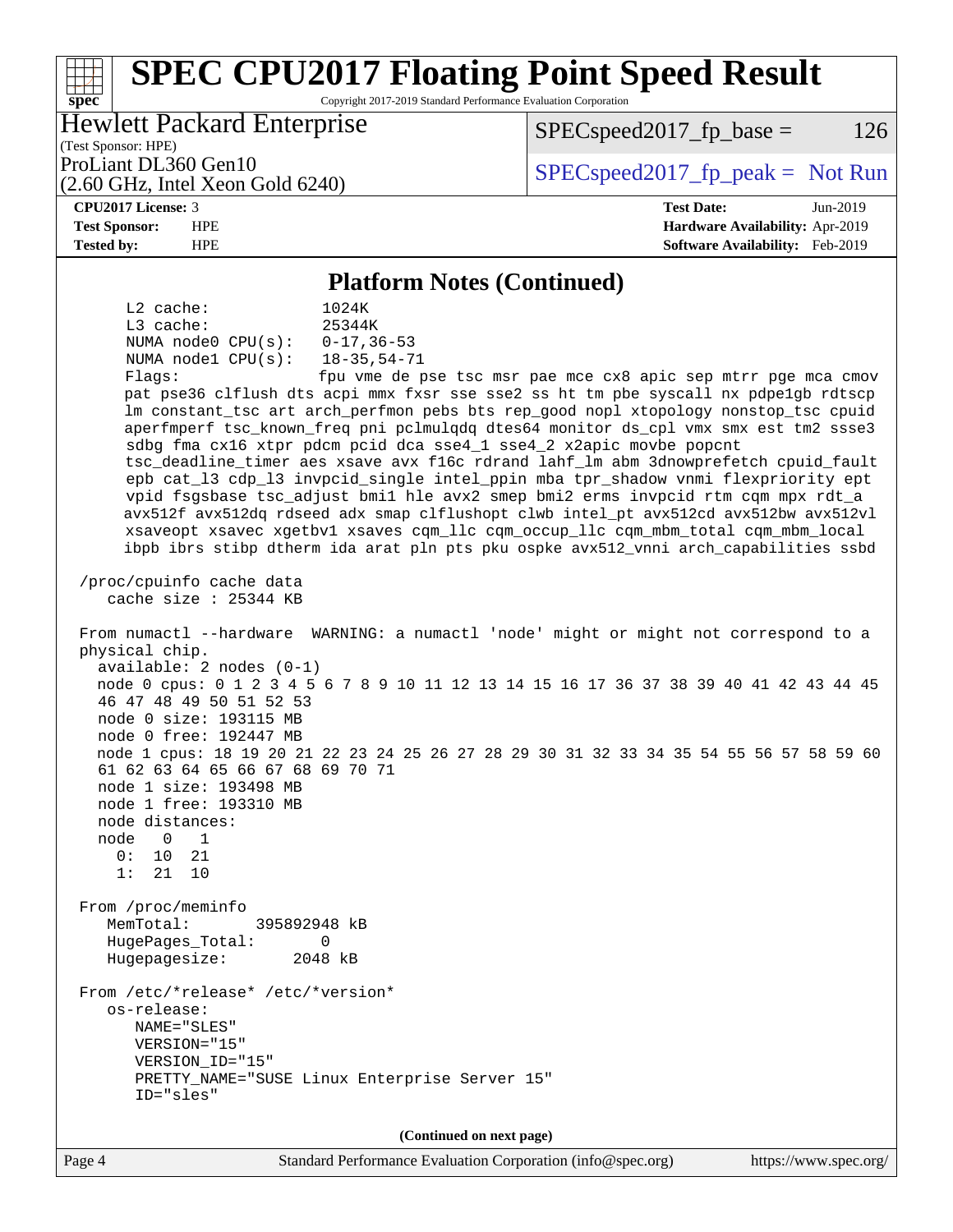### **[spec](http://www.spec.org/) [SPEC CPU2017 Floating Point Speed Result](http://www.spec.org/auto/cpu2017/Docs/result-fields.html#SPECCPU2017FloatingPointSpeedResult)** Copyright 2017-2019 Standard Performance Evaluation Corporation (Test Sponsor: HPE) Hewlett Packard Enterprise (2.60 GHz, Intel Xeon Gold 6240) ProLiant DL360 Gen10  $SPEC speed2017_f$   $p\_peak = Not Run$  $SPEC speed2017_fp\_base = 126$ **[CPU2017 License:](http://www.spec.org/auto/cpu2017/Docs/result-fields.html#CPU2017License)** 3 **[Test Date:](http://www.spec.org/auto/cpu2017/Docs/result-fields.html#TestDate)** Jun-2019 **[Test Sponsor:](http://www.spec.org/auto/cpu2017/Docs/result-fields.html#TestSponsor)** HPE **[Hardware Availability:](http://www.spec.org/auto/cpu2017/Docs/result-fields.html#HardwareAvailability)** Apr-2019 **[Tested by:](http://www.spec.org/auto/cpu2017/Docs/result-fields.html#Testedby)** HPE **[Software Availability:](http://www.spec.org/auto/cpu2017/Docs/result-fields.html#SoftwareAvailability)** Feb-2019 **[Platform Notes \(Continued\)](http://www.spec.org/auto/cpu2017/Docs/result-fields.html#PlatformNotes)** ID\_LIKE="suse" ANSI\_COLOR="0;32" CPE\_NAME="cpe:/o:suse:sles:15" uname -a: Linux linux-pe3i 4.12.14-23-default #1 SMP Tue May 29 21:04:44 UTC 2018 (cd0437b) x86\_64 x86\_64 x86\_64 GNU/Linux Kernel self-reported vulnerability status: CVE-2017-5754 (Meltdown): Not affected CVE-2017-5753 (Spectre variant 1): Mitigation: \_\_user pointer sanitization CVE-2017-5715 (Spectre variant 2): Mitigation: Indirect Branch Restricted Speculation, IBPB, IBRS\_FW run-level 3 Jun 16 15:40 SPEC is set to: /home/cpu2017\_u2 Filesystem Type Size Used Avail Use% Mounted on /dev/sda3 xfs 476G 54G 423G 12% /home Additional information from dmidecode follows. WARNING: Use caution when you interpret this section. The 'dmidecode' program reads system data which is "intended to allow hardware to be accurately determined", but the intent may not be met, as there are frequent changes to hardware, firmware, and the "DMTF SMBIOS" standard. BIOS HPE U32 02/02/2019 Memory: 24x UNKNOWN NOT AVAILABLE 16 GB 2 rank 2666 (End of data from sysinfo program) **[Compiler Version Notes](http://www.spec.org/auto/cpu2017/Docs/result-fields.html#CompilerVersionNotes)** ============================================================================== CC 619.lbm\_s(base) 638.imagick\_s(base) 644.nab\_s(base) ------------------------------------------------------------------------------ Intel(R) C Intel(R) 64 Compiler for applications running on Intel(R) 64, Version 19.0.2.187 Build 20190117 Copyright (C) 1985-2019 Intel Corporation. All rights reserved. ------------------------------------------------------------------------------ ============================================================================== FC 607.cactuBSSN\_s(base) ------------------------------------------------------------------------------ Intel(R) C++ Intel(R) 64 Compiler for applications running on Intel(R) 64, Version 19.0.2.187 Build 20190117

**(Continued on next page)**

| Page 5<br>Standard Performance Evaluation Corporation (info@spec.org) | https://www.spec.org/ |
|-----------------------------------------------------------------------|-----------------------|
|-----------------------------------------------------------------------|-----------------------|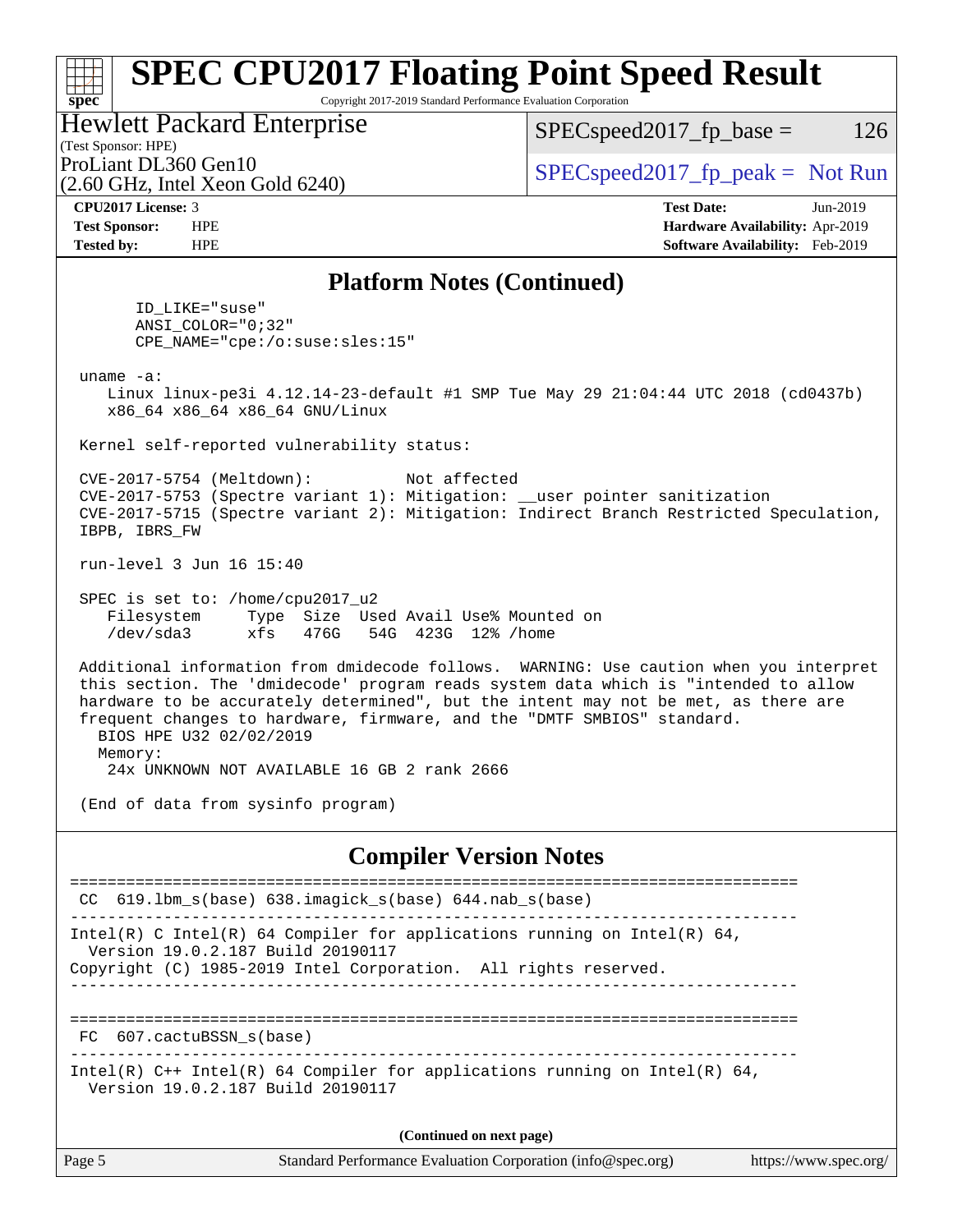## **[spec](http://www.spec.org/) [SPEC CPU2017 Floating Point Speed Result](http://www.spec.org/auto/cpu2017/Docs/result-fields.html#SPECCPU2017FloatingPointSpeedResult)**

Copyright 2017-2019 Standard Performance Evaluation Corporation

Hewlett Packard Enterprise

 $SPEC speed2017_fp\_base = 126$ 

(Test Sponsor: HPE)

(2.60 GHz, Intel Xeon Gold 6240)

ProLiant DL360 Gen10<br>  $\begin{array}{c|c}\n\text{SPEC speed2017\_fp\_peak} = \text{Not Run} \\
\hline\n\end{array}$ 

**[CPU2017 License:](http://www.spec.org/auto/cpu2017/Docs/result-fields.html#CPU2017License)** 3 **[Test Date:](http://www.spec.org/auto/cpu2017/Docs/result-fields.html#TestDate)** Jun-2019 **[Test Sponsor:](http://www.spec.org/auto/cpu2017/Docs/result-fields.html#TestSponsor)** HPE **[Hardware Availability:](http://www.spec.org/auto/cpu2017/Docs/result-fields.html#HardwareAvailability)** Apr-2019 **[Tested by:](http://www.spec.org/auto/cpu2017/Docs/result-fields.html#Testedby)** HPE **[Software Availability:](http://www.spec.org/auto/cpu2017/Docs/result-fields.html#SoftwareAvailability)** Feb-2019

### **[Compiler Version Notes \(Continued\)](http://www.spec.org/auto/cpu2017/Docs/result-fields.html#CompilerVersionNotes)**

| Copyright (C) 1985-2019 Intel Corporation. All rights reserved.<br>Intel(R) C Intel(R) 64 Compiler for applications running on Intel(R) 64,<br>Version 19.0.2.187 Build 20190117                                                                                                                                                                                             |
|------------------------------------------------------------------------------------------------------------------------------------------------------------------------------------------------------------------------------------------------------------------------------------------------------------------------------------------------------------------------------|
| Copyright (C) 1985-2019 Intel Corporation. All rights reserved.<br>$Intel(R)$ Fortran Intel(R) 64 Compiler for applications running on Intel(R)<br>64, Version 19.0.2.187 Build 20190117                                                                                                                                                                                     |
| Copyright (C) 1985-2019 Intel Corporation. All rights reserved.                                                                                                                                                                                                                                                                                                              |
| FC 603.bwaves_s(base) 649.fotonik3d_s(base) 654.roms_s(base)                                                                                                                                                                                                                                                                                                                 |
| $Intel(R)$ Fortran Intel(R) 64 Compiler for applications running on Intel(R)<br>64, Version 19.0.2.187 Build 20190117<br>Copyright (C) 1985-2019 Intel Corporation. All rights reserved.                                                                                                                                                                                     |
| ============================<br>$CC$ 621.wrf_s(base) 627.cam4_s(base) 628.pop2_s(base)                                                                                                                                                                                                                                                                                       |
| $Intel(R)$ Fortran Intel(R) 64 Compiler for applications running on Intel(R)<br>64, Version 19.0.2.187 Build 20190117<br>Copyright (C) 1985-2019 Intel Corporation. All rights reserved.<br>Intel(R) C Intel(R) 64 Compiler for applications running on Intel(R) 64,<br>Version 19.0.2.187 Build 20190117<br>Copyright (C) 1985-2019 Intel Corporation. All rights reserved. |
|                                                                                                                                                                                                                                                                                                                                                                              |

## **[Base Compiler Invocation](http://www.spec.org/auto/cpu2017/Docs/result-fields.html#BaseCompilerInvocation)**

[C benchmarks](http://www.spec.org/auto/cpu2017/Docs/result-fields.html#Cbenchmarks): [icc -m64 -std=c11](http://www.spec.org/cpu2017/results/res2019q3/cpu2017-20190709-16056.flags.html#user_CCbase_intel_icc_64bit_c11_33ee0cdaae7deeeab2a9725423ba97205ce30f63b9926c2519791662299b76a0318f32ddfffdc46587804de3178b4f9328c46fa7c2b0cd779d7a61945c91cd35)

[Fortran benchmarks](http://www.spec.org/auto/cpu2017/Docs/result-fields.html#Fortranbenchmarks): [ifort -m64](http://www.spec.org/cpu2017/results/res2019q3/cpu2017-20190709-16056.flags.html#user_FCbase_intel_ifort_64bit_24f2bb282fbaeffd6157abe4f878425411749daecae9a33200eee2bee2fe76f3b89351d69a8130dd5949958ce389cf37ff59a95e7a40d588e8d3a57e0c3fd751)

[Benchmarks using both Fortran and C](http://www.spec.org/auto/cpu2017/Docs/result-fields.html#BenchmarksusingbothFortranandC): [ifort -m64](http://www.spec.org/cpu2017/results/res2019q3/cpu2017-20190709-16056.flags.html#user_CC_FCbase_intel_ifort_64bit_24f2bb282fbaeffd6157abe4f878425411749daecae9a33200eee2bee2fe76f3b89351d69a8130dd5949958ce389cf37ff59a95e7a40d588e8d3a57e0c3fd751) [icc -m64 -std=c11](http://www.spec.org/cpu2017/results/res2019q3/cpu2017-20190709-16056.flags.html#user_CC_FCbase_intel_icc_64bit_c11_33ee0cdaae7deeeab2a9725423ba97205ce30f63b9926c2519791662299b76a0318f32ddfffdc46587804de3178b4f9328c46fa7c2b0cd779d7a61945c91cd35)

[Benchmarks using Fortran, C, and C++:](http://www.spec.org/auto/cpu2017/Docs/result-fields.html#BenchmarksusingFortranCandCXX) [icpc -m64](http://www.spec.org/cpu2017/results/res2019q3/cpu2017-20190709-16056.flags.html#user_CC_CXX_FCbase_intel_icpc_64bit_4ecb2543ae3f1412ef961e0650ca070fec7b7afdcd6ed48761b84423119d1bf6bdf5cad15b44d48e7256388bc77273b966e5eb805aefd121eb22e9299b2ec9d9) [icc -m64 -std=c11](http://www.spec.org/cpu2017/results/res2019q3/cpu2017-20190709-16056.flags.html#user_CC_CXX_FCbase_intel_icc_64bit_c11_33ee0cdaae7deeeab2a9725423ba97205ce30f63b9926c2519791662299b76a0318f32ddfffdc46587804de3178b4f9328c46fa7c2b0cd779d7a61945c91cd35) [ifort -m64](http://www.spec.org/cpu2017/results/res2019q3/cpu2017-20190709-16056.flags.html#user_CC_CXX_FCbase_intel_ifort_64bit_24f2bb282fbaeffd6157abe4f878425411749daecae9a33200eee2bee2fe76f3b89351d69a8130dd5949958ce389cf37ff59a95e7a40d588e8d3a57e0c3fd751)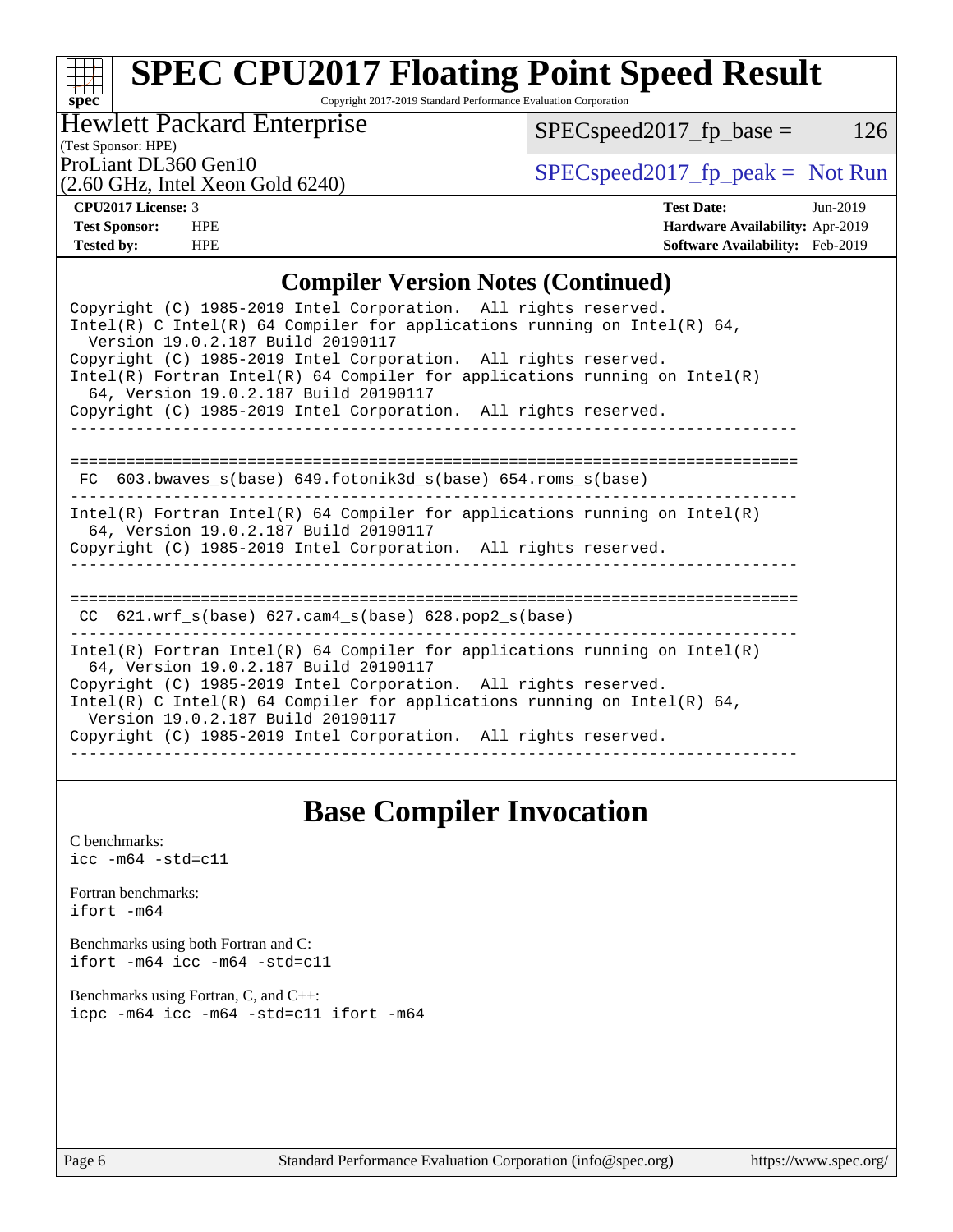# **[SPEC CPU2017 Floating Point Speed Result](http://www.spec.org/auto/cpu2017/Docs/result-fields.html#SPECCPU2017FloatingPointSpeedResult)**

Copyright 2017-2019 Standard Performance Evaluation Corporation

## Hewlett Packard Enterprise

 $SPEC speed2017_fp\_base = 126$ 

# (Test Sponsor: HPE)

(2.60 GHz, Intel Xeon Gold 6240)

ProLiant DL360 Gen10  $SPEC speed2017$  [p\_peak = Not Run

**[spec](http://www.spec.org/)**

**[CPU2017 License:](http://www.spec.org/auto/cpu2017/Docs/result-fields.html#CPU2017License)** 3 **[Test Date:](http://www.spec.org/auto/cpu2017/Docs/result-fields.html#TestDate)** Jun-2019 **[Test Sponsor:](http://www.spec.org/auto/cpu2017/Docs/result-fields.html#TestSponsor)** HPE **[Hardware Availability:](http://www.spec.org/auto/cpu2017/Docs/result-fields.html#HardwareAvailability)** Apr-2019 **[Tested by:](http://www.spec.org/auto/cpu2017/Docs/result-fields.html#Testedby)** HPE **[Software Availability:](http://www.spec.org/auto/cpu2017/Docs/result-fields.html#SoftwareAvailability)** Feb-2019

## **[Base Portability Flags](http://www.spec.org/auto/cpu2017/Docs/result-fields.html#BasePortabilityFlags)**

 603.bwaves\_s: [-DSPEC\\_LP64](http://www.spec.org/cpu2017/results/res2019q3/cpu2017-20190709-16056.flags.html#suite_basePORTABILITY603_bwaves_s_DSPEC_LP64) 607.cactuBSSN\_s: [-DSPEC\\_LP64](http://www.spec.org/cpu2017/results/res2019q3/cpu2017-20190709-16056.flags.html#suite_basePORTABILITY607_cactuBSSN_s_DSPEC_LP64) 619.lbm\_s: [-DSPEC\\_LP64](http://www.spec.org/cpu2017/results/res2019q3/cpu2017-20190709-16056.flags.html#suite_basePORTABILITY619_lbm_s_DSPEC_LP64) 621.wrf\_s: [-DSPEC\\_LP64](http://www.spec.org/cpu2017/results/res2019q3/cpu2017-20190709-16056.flags.html#suite_basePORTABILITY621_wrf_s_DSPEC_LP64) [-DSPEC\\_CASE\\_FLAG](http://www.spec.org/cpu2017/results/res2019q3/cpu2017-20190709-16056.flags.html#b621.wrf_s_baseCPORTABILITY_DSPEC_CASE_FLAG) [-convert big\\_endian](http://www.spec.org/cpu2017/results/res2019q3/cpu2017-20190709-16056.flags.html#user_baseFPORTABILITY621_wrf_s_convert_big_endian_c3194028bc08c63ac5d04de18c48ce6d347e4e562e8892b8bdbdc0214820426deb8554edfa529a3fb25a586e65a3d812c835984020483e7e73212c4d31a38223) 627.cam4\_s: [-DSPEC\\_LP64](http://www.spec.org/cpu2017/results/res2019q3/cpu2017-20190709-16056.flags.html#suite_basePORTABILITY627_cam4_s_DSPEC_LP64) [-DSPEC\\_CASE\\_FLAG](http://www.spec.org/cpu2017/results/res2019q3/cpu2017-20190709-16056.flags.html#b627.cam4_s_baseCPORTABILITY_DSPEC_CASE_FLAG) 628.pop2\_s: [-DSPEC\\_LP64](http://www.spec.org/cpu2017/results/res2019q3/cpu2017-20190709-16056.flags.html#suite_basePORTABILITY628_pop2_s_DSPEC_LP64) [-DSPEC\\_CASE\\_FLAG](http://www.spec.org/cpu2017/results/res2019q3/cpu2017-20190709-16056.flags.html#b628.pop2_s_baseCPORTABILITY_DSPEC_CASE_FLAG) [-convert big\\_endian](http://www.spec.org/cpu2017/results/res2019q3/cpu2017-20190709-16056.flags.html#user_baseFPORTABILITY628_pop2_s_convert_big_endian_c3194028bc08c63ac5d04de18c48ce6d347e4e562e8892b8bdbdc0214820426deb8554edfa529a3fb25a586e65a3d812c835984020483e7e73212c4d31a38223) [-assume byterecl](http://www.spec.org/cpu2017/results/res2019q3/cpu2017-20190709-16056.flags.html#user_baseFPORTABILITY628_pop2_s_assume_byterecl_7e47d18b9513cf18525430bbf0f2177aa9bf368bc7a059c09b2c06a34b53bd3447c950d3f8d6c70e3faf3a05c8557d66a5798b567902e8849adc142926523472) 638.imagick\_s: [-DSPEC\\_LP64](http://www.spec.org/cpu2017/results/res2019q3/cpu2017-20190709-16056.flags.html#suite_basePORTABILITY638_imagick_s_DSPEC_LP64) 644.nab\_s: [-DSPEC\\_LP64](http://www.spec.org/cpu2017/results/res2019q3/cpu2017-20190709-16056.flags.html#suite_basePORTABILITY644_nab_s_DSPEC_LP64) 649.fotonik3d\_s: [-DSPEC\\_LP64](http://www.spec.org/cpu2017/results/res2019q3/cpu2017-20190709-16056.flags.html#suite_basePORTABILITY649_fotonik3d_s_DSPEC_LP64) 654.roms\_s: [-DSPEC\\_LP64](http://www.spec.org/cpu2017/results/res2019q3/cpu2017-20190709-16056.flags.html#suite_basePORTABILITY654_roms_s_DSPEC_LP64)

# **[Base Optimization Flags](http://www.spec.org/auto/cpu2017/Docs/result-fields.html#BaseOptimizationFlags)**

### [C benchmarks](http://www.spec.org/auto/cpu2017/Docs/result-fields.html#Cbenchmarks):

[-xCORE-AVX512](http://www.spec.org/cpu2017/results/res2019q3/cpu2017-20190709-16056.flags.html#user_CCbase_f-xCORE-AVX512) [-ipo](http://www.spec.org/cpu2017/results/res2019q3/cpu2017-20190709-16056.flags.html#user_CCbase_f-ipo) [-O3](http://www.spec.org/cpu2017/results/res2019q3/cpu2017-20190709-16056.flags.html#user_CCbase_f-O3) [-no-prec-div](http://www.spec.org/cpu2017/results/res2019q3/cpu2017-20190709-16056.flags.html#user_CCbase_f-no-prec-div) [-qopt-prefetch](http://www.spec.org/cpu2017/results/res2019q3/cpu2017-20190709-16056.flags.html#user_CCbase_f-qopt-prefetch) [-ffinite-math-only](http://www.spec.org/cpu2017/results/res2019q3/cpu2017-20190709-16056.flags.html#user_CCbase_f_finite_math_only_cb91587bd2077682c4b38af759c288ed7c732db004271a9512da14a4f8007909a5f1427ecbf1a0fb78ff2a814402c6114ac565ca162485bbcae155b5e4258871) [-qopt-mem-layout-trans=4](http://www.spec.org/cpu2017/results/res2019q3/cpu2017-20190709-16056.flags.html#user_CCbase_f-qopt-mem-layout-trans_fa39e755916c150a61361b7846f310bcdf6f04e385ef281cadf3647acec3f0ae266d1a1d22d972a7087a248fd4e6ca390a3634700869573d231a252c784941a8) [-qopenmp](http://www.spec.org/cpu2017/results/res2019q3/cpu2017-20190709-16056.flags.html#user_CCbase_qopenmp_16be0c44f24f464004c6784a7acb94aca937f053568ce72f94b139a11c7c168634a55f6653758ddd83bcf7b8463e8028bb0b48b77bcddc6b78d5d95bb1df2967) [-DSPEC\\_OPENMP](http://www.spec.org/cpu2017/results/res2019q3/cpu2017-20190709-16056.flags.html#suite_CCbase_DSPEC_OPENMP)

### [Fortran benchmarks](http://www.spec.org/auto/cpu2017/Docs/result-fields.html#Fortranbenchmarks):

[-DSPEC\\_OPENMP](http://www.spec.org/cpu2017/results/res2019q3/cpu2017-20190709-16056.flags.html#suite_FCbase_DSPEC_OPENMP) [-xCORE-AVX512](http://www.spec.org/cpu2017/results/res2019q3/cpu2017-20190709-16056.flags.html#user_FCbase_f-xCORE-AVX512) [-ipo](http://www.spec.org/cpu2017/results/res2019q3/cpu2017-20190709-16056.flags.html#user_FCbase_f-ipo) [-O3](http://www.spec.org/cpu2017/results/res2019q3/cpu2017-20190709-16056.flags.html#user_FCbase_f-O3) [-no-prec-div](http://www.spec.org/cpu2017/results/res2019q3/cpu2017-20190709-16056.flags.html#user_FCbase_f-no-prec-div) [-qopt-prefetch](http://www.spec.org/cpu2017/results/res2019q3/cpu2017-20190709-16056.flags.html#user_FCbase_f-qopt-prefetch) [-ffinite-math-only](http://www.spec.org/cpu2017/results/res2019q3/cpu2017-20190709-16056.flags.html#user_FCbase_f_finite_math_only_cb91587bd2077682c4b38af759c288ed7c732db004271a9512da14a4f8007909a5f1427ecbf1a0fb78ff2a814402c6114ac565ca162485bbcae155b5e4258871) [-qopt-mem-layout-trans=4](http://www.spec.org/cpu2017/results/res2019q3/cpu2017-20190709-16056.flags.html#user_FCbase_f-qopt-mem-layout-trans_fa39e755916c150a61361b7846f310bcdf6f04e385ef281cadf3647acec3f0ae266d1a1d22d972a7087a248fd4e6ca390a3634700869573d231a252c784941a8) [-qopenmp](http://www.spec.org/cpu2017/results/res2019q3/cpu2017-20190709-16056.flags.html#user_FCbase_qopenmp_16be0c44f24f464004c6784a7acb94aca937f053568ce72f94b139a11c7c168634a55f6653758ddd83bcf7b8463e8028bb0b48b77bcddc6b78d5d95bb1df2967) [-nostandard-realloc-lhs](http://www.spec.org/cpu2017/results/res2019q3/cpu2017-20190709-16056.flags.html#user_FCbase_f_2003_std_realloc_82b4557e90729c0f113870c07e44d33d6f5a304b4f63d4c15d2d0f1fab99f5daaed73bdb9275d9ae411527f28b936061aa8b9c8f2d63842963b95c9dd6426b8a)

### [Benchmarks using both Fortran and C](http://www.spec.org/auto/cpu2017/Docs/result-fields.html#BenchmarksusingbothFortranandC):

[-xCORE-AVX512](http://www.spec.org/cpu2017/results/res2019q3/cpu2017-20190709-16056.flags.html#user_CC_FCbase_f-xCORE-AVX512) [-ipo](http://www.spec.org/cpu2017/results/res2019q3/cpu2017-20190709-16056.flags.html#user_CC_FCbase_f-ipo) [-O3](http://www.spec.org/cpu2017/results/res2019q3/cpu2017-20190709-16056.flags.html#user_CC_FCbase_f-O3) [-no-prec-div](http://www.spec.org/cpu2017/results/res2019q3/cpu2017-20190709-16056.flags.html#user_CC_FCbase_f-no-prec-div) [-qopt-prefetch](http://www.spec.org/cpu2017/results/res2019q3/cpu2017-20190709-16056.flags.html#user_CC_FCbase_f-qopt-prefetch) [-ffinite-math-only](http://www.spec.org/cpu2017/results/res2019q3/cpu2017-20190709-16056.flags.html#user_CC_FCbase_f_finite_math_only_cb91587bd2077682c4b38af759c288ed7c732db004271a9512da14a4f8007909a5f1427ecbf1a0fb78ff2a814402c6114ac565ca162485bbcae155b5e4258871) [-qopt-mem-layout-trans=4](http://www.spec.org/cpu2017/results/res2019q3/cpu2017-20190709-16056.flags.html#user_CC_FCbase_f-qopt-mem-layout-trans_fa39e755916c150a61361b7846f310bcdf6f04e385ef281cadf3647acec3f0ae266d1a1d22d972a7087a248fd4e6ca390a3634700869573d231a252c784941a8) [-qopenmp](http://www.spec.org/cpu2017/results/res2019q3/cpu2017-20190709-16056.flags.html#user_CC_FCbase_qopenmp_16be0c44f24f464004c6784a7acb94aca937f053568ce72f94b139a11c7c168634a55f6653758ddd83bcf7b8463e8028bb0b48b77bcddc6b78d5d95bb1df2967) [-DSPEC\\_OPENMP](http://www.spec.org/cpu2017/results/res2019q3/cpu2017-20190709-16056.flags.html#suite_CC_FCbase_DSPEC_OPENMP) [-nostandard-realloc-lhs](http://www.spec.org/cpu2017/results/res2019q3/cpu2017-20190709-16056.flags.html#user_CC_FCbase_f_2003_std_realloc_82b4557e90729c0f113870c07e44d33d6f5a304b4f63d4c15d2d0f1fab99f5daaed73bdb9275d9ae411527f28b936061aa8b9c8f2d63842963b95c9dd6426b8a)

### [Benchmarks using Fortran, C, and C++:](http://www.spec.org/auto/cpu2017/Docs/result-fields.html#BenchmarksusingFortranCandCXX)

[-xCORE-AVX512](http://www.spec.org/cpu2017/results/res2019q3/cpu2017-20190709-16056.flags.html#user_CC_CXX_FCbase_f-xCORE-AVX512) [-ipo](http://www.spec.org/cpu2017/results/res2019q3/cpu2017-20190709-16056.flags.html#user_CC_CXX_FCbase_f-ipo) [-O3](http://www.spec.org/cpu2017/results/res2019q3/cpu2017-20190709-16056.flags.html#user_CC_CXX_FCbase_f-O3) [-no-prec-div](http://www.spec.org/cpu2017/results/res2019q3/cpu2017-20190709-16056.flags.html#user_CC_CXX_FCbase_f-no-prec-div) [-qopt-prefetch](http://www.spec.org/cpu2017/results/res2019q3/cpu2017-20190709-16056.flags.html#user_CC_CXX_FCbase_f-qopt-prefetch) [-ffinite-math-only](http://www.spec.org/cpu2017/results/res2019q3/cpu2017-20190709-16056.flags.html#user_CC_CXX_FCbase_f_finite_math_only_cb91587bd2077682c4b38af759c288ed7c732db004271a9512da14a4f8007909a5f1427ecbf1a0fb78ff2a814402c6114ac565ca162485bbcae155b5e4258871) [-qopt-mem-layout-trans=4](http://www.spec.org/cpu2017/results/res2019q3/cpu2017-20190709-16056.flags.html#user_CC_CXX_FCbase_f-qopt-mem-layout-trans_fa39e755916c150a61361b7846f310bcdf6f04e385ef281cadf3647acec3f0ae266d1a1d22d972a7087a248fd4e6ca390a3634700869573d231a252c784941a8) [-qopenmp](http://www.spec.org/cpu2017/results/res2019q3/cpu2017-20190709-16056.flags.html#user_CC_CXX_FCbase_qopenmp_16be0c44f24f464004c6784a7acb94aca937f053568ce72f94b139a11c7c168634a55f6653758ddd83bcf7b8463e8028bb0b48b77bcddc6b78d5d95bb1df2967) [-DSPEC\\_OPENMP](http://www.spec.org/cpu2017/results/res2019q3/cpu2017-20190709-16056.flags.html#suite_CC_CXX_FCbase_DSPEC_OPENMP) [-nostandard-realloc-lhs](http://www.spec.org/cpu2017/results/res2019q3/cpu2017-20190709-16056.flags.html#user_CC_CXX_FCbase_f_2003_std_realloc_82b4557e90729c0f113870c07e44d33d6f5a304b4f63d4c15d2d0f1fab99f5daaed73bdb9275d9ae411527f28b936061aa8b9c8f2d63842963b95c9dd6426b8a)

The flags files that were used to format this result can be browsed at

<http://www.spec.org/cpu2017/flags/Intel-ic18.0-official-linux64.2019-04-02.html> <http://www.spec.org/cpu2017/flags/HPE-Platform-Flags-Intel-V1.2-CLX-revB.html>

You can also download the XML flags sources by saving the following links: <http://www.spec.org/cpu2017/flags/Intel-ic18.0-official-linux64.2019-04-02.xml> <http://www.spec.org/cpu2017/flags/HPE-Platform-Flags-Intel-V1.2-CLX-revB.xml>